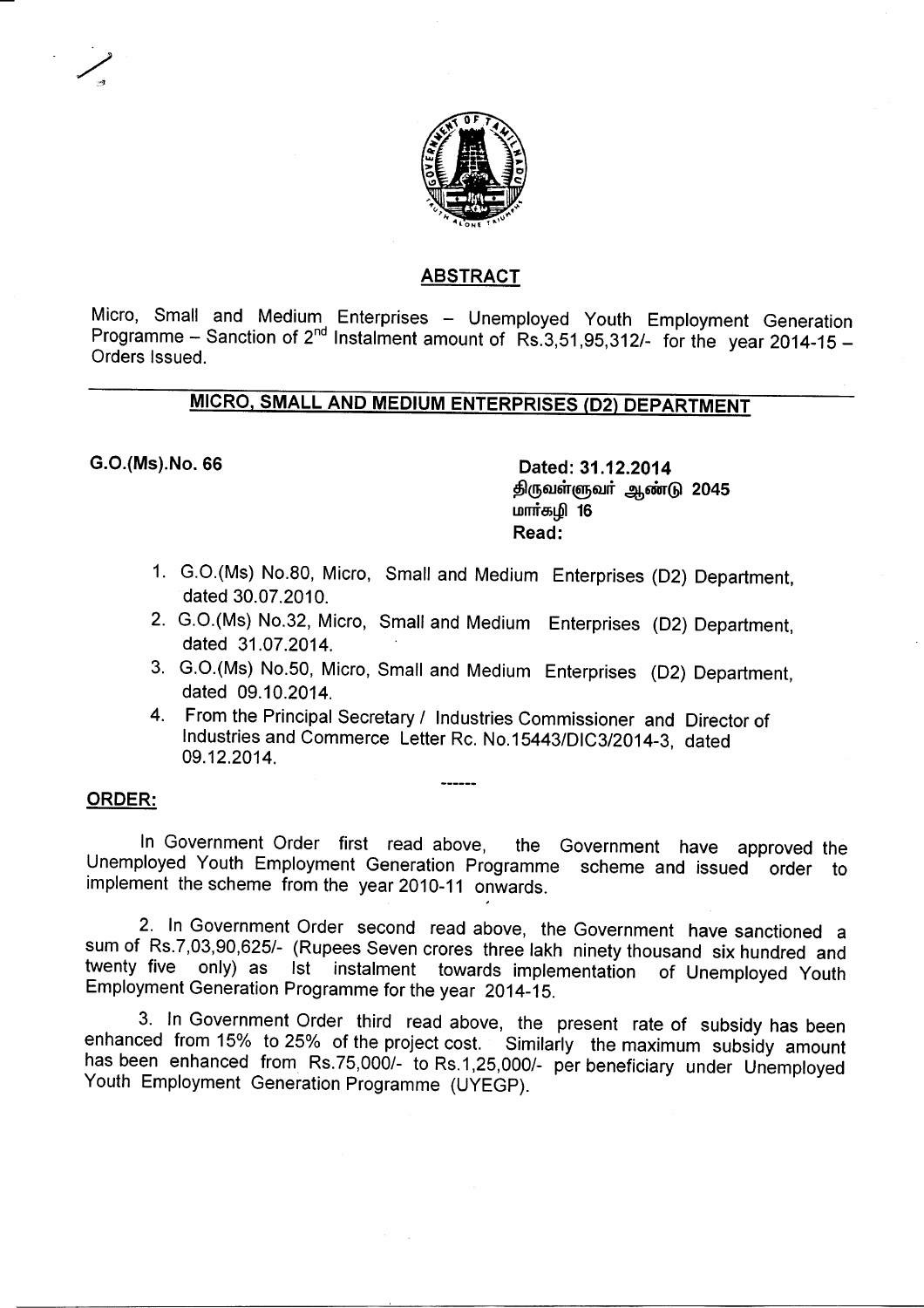4. The Industries Commissioner and Director of Industries and Commerce has requested the Government to sanction a sum of sum Rs.9,55,00,0007requested the Government to sanction a sum of sum Rs.9,55,00,000/- under<br>Unemployed Youth Employment Generation Programme Scheme for the year 2014-15 as second instalment as follows:

| $Sl$ No. $ $ |                                    |                  |                                 |
|--------------|------------------------------------|------------------|---------------------------------|
|              | Description (Targeted              | Fund<br>allotted | Fund requested<br>$\mathsf{in}$ |
|              | beneficiaries 5000)                | in BE 2014-15    | phase 2                         |
|              |                                    |                  |                                 |
|              |                                    | (Rs in lakhs)    | (Rs in lakhs)                   |
|              | Subsidy Rs.30,000/-<br>per         | 1500.00          | 862.50                          |
|              | beneficiary (at average<br>project |                  | (Requirement                    |
|              | cost of Rs.200000/-)               |                  | 0f                              |
|              | 2851-00-800-JB                     |                  | subsidy for<br>2000             |
|              | 11-Subsidies                       |                  | beneficiaries                   |
|              |                                    |                  | approximately)                  |
|              | 01-Industrial based subsidy        |                  |                                 |
|              | (2851-00-800-II-JB-1116)           |                  |                                 |
|              | Fund under 72 00 Training          | 93.75            | 53.91                           |
|              | Fund under 05 02 Other             | 18.75            | 10.79                           |
|              | Contingencies                      |                  |                                 |
|              | Fund under<br>08 09<br>Other       | 43.75            | 28.11                           |
|              | contingencies Advertising<br>and   |                  |                                 |
|              | Publicity and Others               |                  |                                 |
|              | Total                              | 1656.25          | 955.31                          |
|              |                                    |                  |                                 |

5. The Government after careful consideration of the proposal of the Industries Commissioner and Director of Industries and Commerce in para 4 above, accord sanction for a sum of Rs.3,51,95,312/- (Rupees Three crore fifty one lakh ninety five thousand three hundred and twelve only) towards the implementation of "Unemployed Youth Employment Generation Programme" for the year 2014-15.

The amount sanctioned in para 5 above shall be debited to the following  $\mu$ account :

"2851-00. Village and Small Industries - 800 - Other Expenditure -Schemes in the Twelfth Five Year Plan - Il State Plan - JB. **Scheme for implementation of Unemployed Youth Employment Generation Programme".**

11 Subsidies

01 Individual Based subsidy **[DPC2851 00800 JB 1116] Rs.3,18,75,0007-**

72 Training **[DPC 2851 00 800 JB 7209] Rs. 19,92,1877-**

05 Office Expenses 02 Other Contingencies **[DPC 2851 00 800 JB 0528] Rs. 3,98,4387-**

08 Advertising and Publicity -09 Others **[DPC 2851 00 800 JB 0895] Rs. 9,29,6877-**